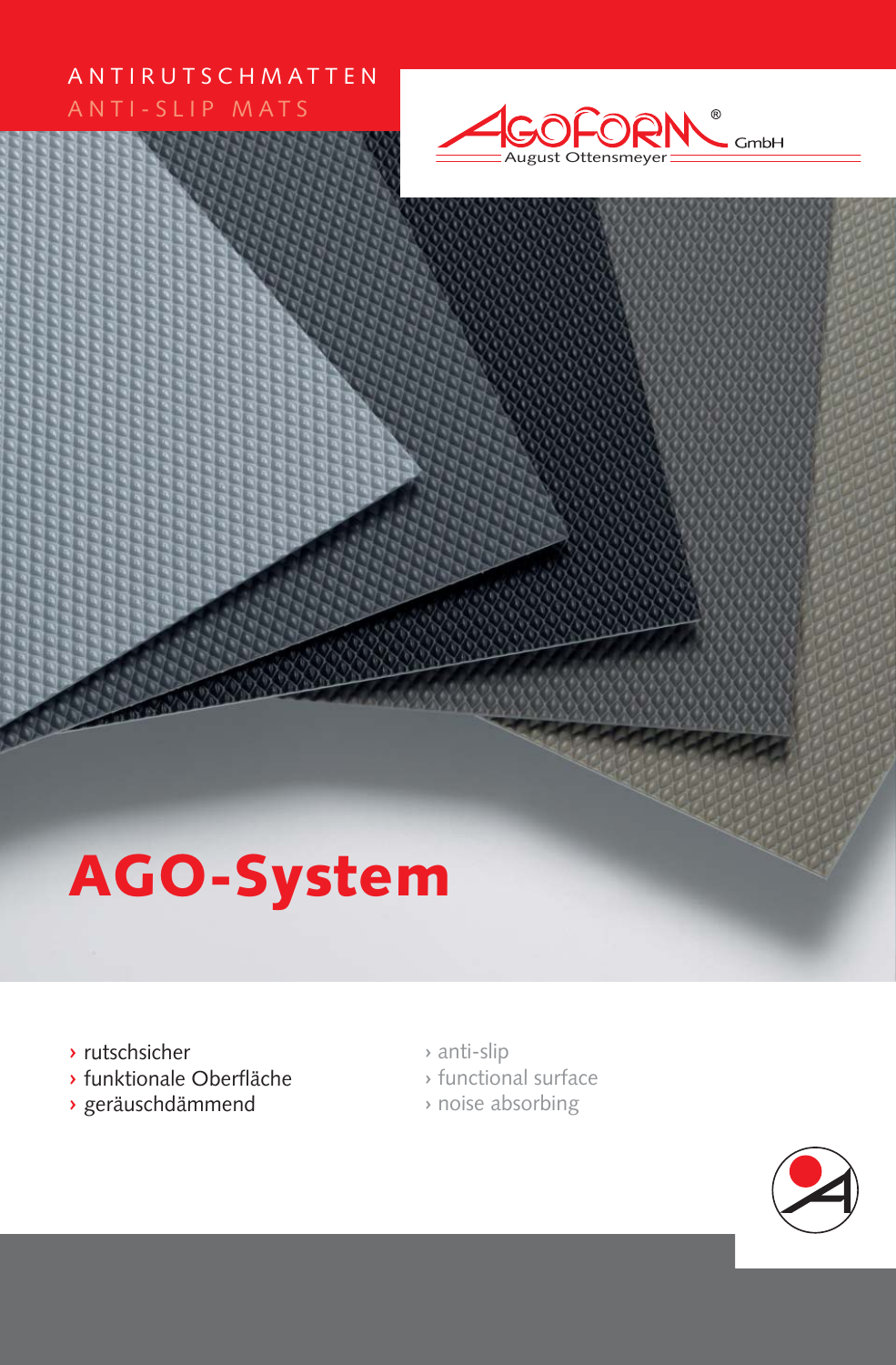#### AGO-SYSTEM



## **Zusatznutzen**

Die Strangware ist eine interessante Alternative und ermöglicht eine direkte Verarbeitung z.B. als Auszug- oder Schubkastenboden.



## **Flexibel**

Neben der Strangware im festen Verbund bieten wir AGO-System auch als Plattenzuschnitt an, was ein Reinigen oder Austauschen erleichtert. Sie erhalten die Platten auf Fixmaß oder Standardplatte in den Abmessungen 2100 x 500 mm bzw. 2100 x 750 mm oder als Freiform.

# **Additional benefit**

The extruded version presents an interesting alternative and allows us to manufacture it directly for use, for example, as a base for pullouts or drawers.

## **Flexible**

Besides the reels we also offer AGO-System as a panel sheet which facilitates the cleaning and replacement. The sheets are available in fixed sizes cut or as a standard sheet in the dimensions 2100 x 500 mm or 2100 x 750 mm. Free forms can be cut by modern cutting tools.

#### **Made in Germany**

Modernste Maschinen- und Werkzeugtechnologie ermöglicht eine noch weiter optimierte Materialverteilung, Stabilität und Haltbarkeit.

Modern machinery and tool technology make it possible to optimize material distribution, stability and durability still further.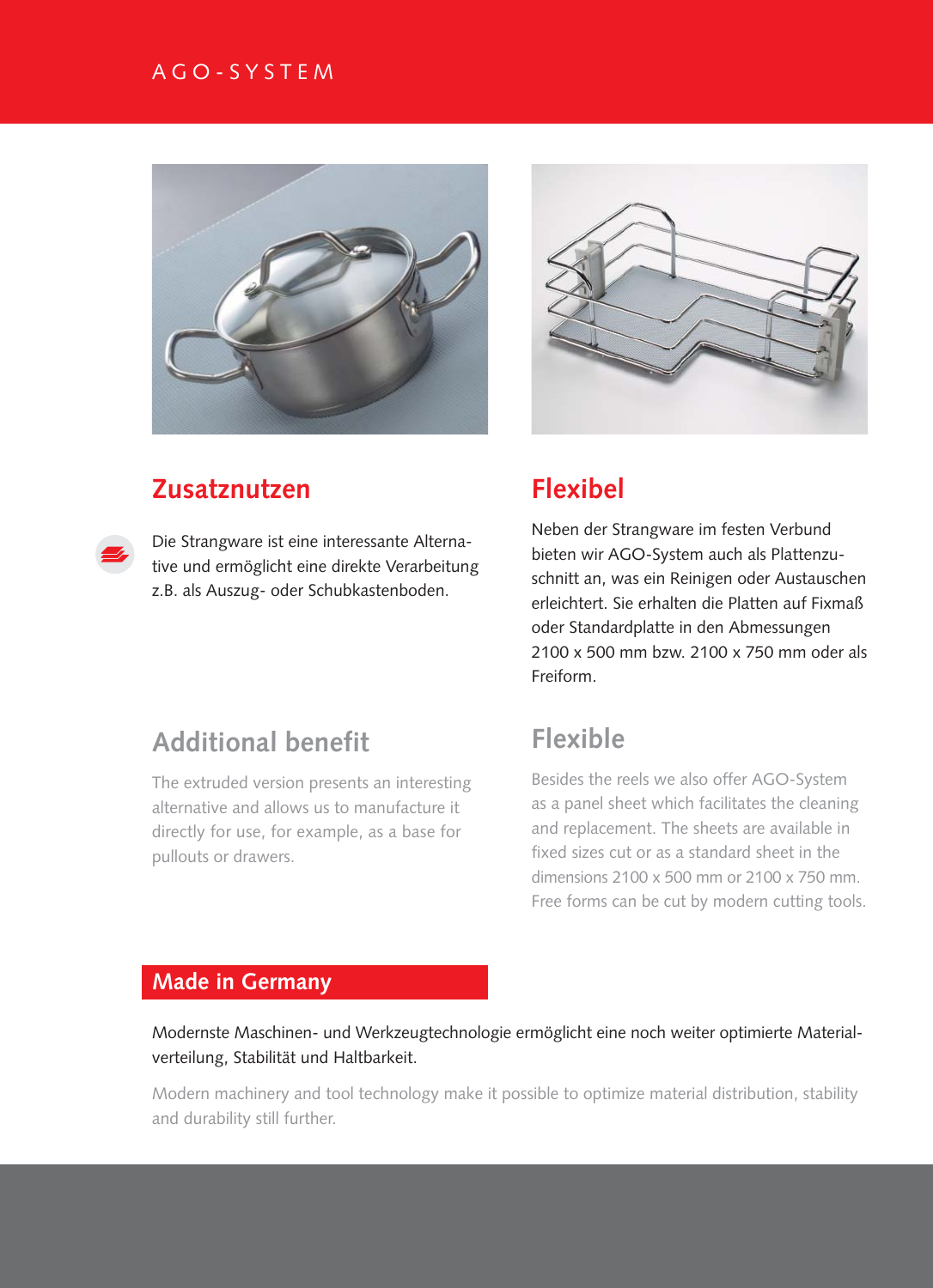# 7 DESIGNFARBEN 7 DESIGN COLOURS





silber D silver D anthrazit anthrazit anthracite and the discussion of the steingrau stone grey and the O15 of the S





terrabraun terra brown 837 schwarz black rot red terrabraun terra 837 rot





356



weiß white 698